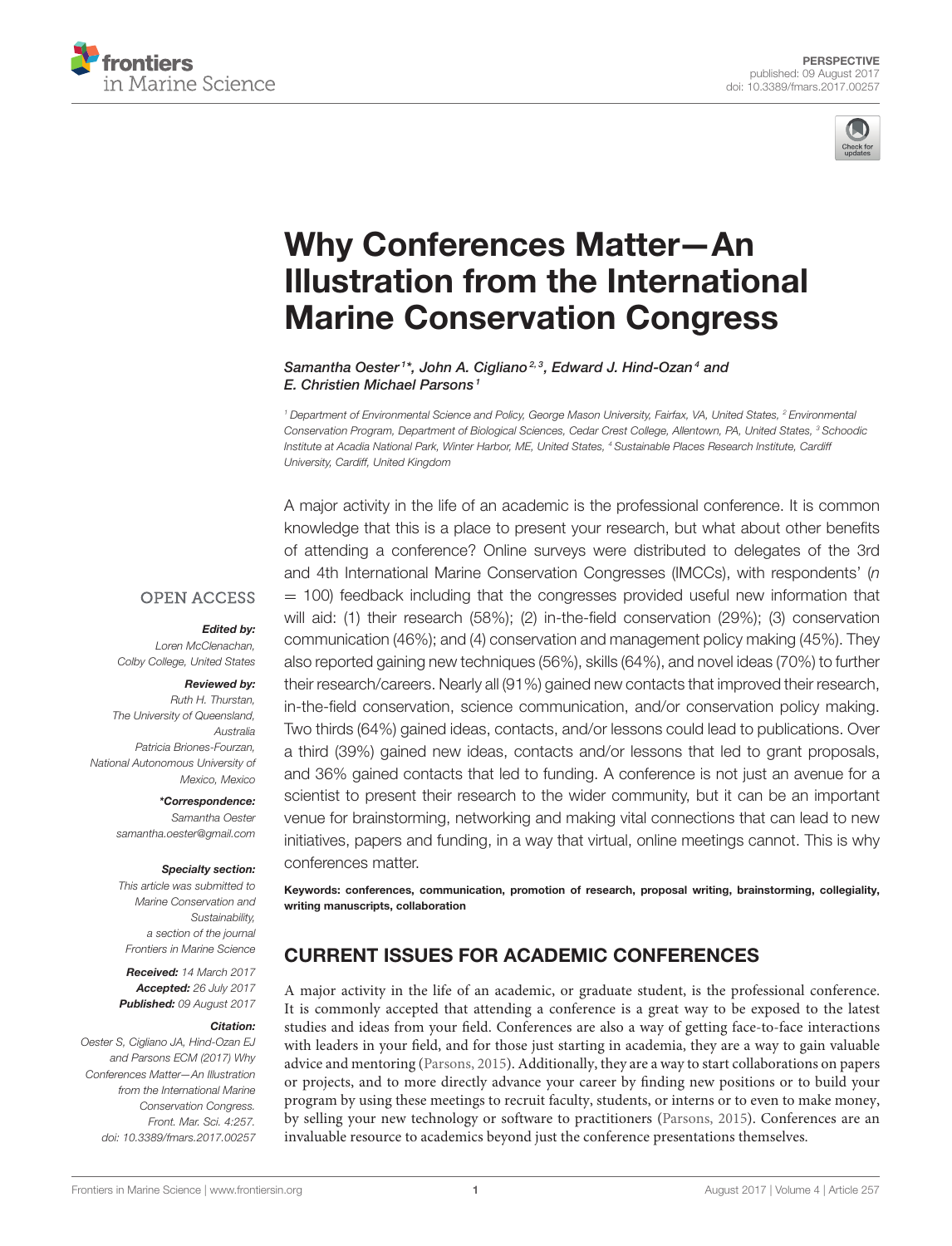However, increasingly organizations are being more and more thrifty with funding attendance at meetings, with universities, agencies and NGOs often only providing funding for attendance if the potential participant has a presentation. From communications with potential delegates, the organizers of the International Marine Conservation Congresses (IMCCs) have found examples of those who proposed to present an oral presentation, but whose presentation was accepted as a speed/short talk or poster, often having their funding dependent on having a full spoken (oral) presentation—neither a poster, speed/short presentation, nor active participation in a workshop will be granted funding. Besides the fact that poster and speed/short presentations may often be the best and most effective way to present some data, and may allow more interaction with interested peers [\(Halligan, 2008\)](#page-5-1), such funding restrictions mean that all the other benefits of conferences mentioned above are effectively discounted by agencies—the reality that conferences are a learning/training experience, not just an avenue to present your research, is ignored.

Secondly, there have been criticisms about the environmental impacts of conferences (e.g., [Biggin, 2007;](#page-5-2) [Mair, 2014\)](#page-5-3). Conference travel does pose negative environmental impacts air travel of hundreds to thousands of delegates most likely being the chief culprit. Indeed, technology is rapidly changing to make global meetings more accessible without leaving the home or office. Video conferencing, "Google + Hangouts," instant messaging, and live streaming have become a norm for modern business. This is immensely beneficial for frequent communication and those who cannot travel due to physical and financial reasons. It is not surprising then that some are advocating for the exchange of in-person attendance at conferences with virtual attendance [\(Reay, 2003;](#page-5-4) [Smythe, 2010;](#page-5-5) [Arslan et al., 2011\)](#page-5-6). However, such advocacy is again a position that does not always consider the benefits of in-person attendance at conferences.

In this position paper, organizers of the IMCCs re-emphasize the benefits of in-person conference attendance, strengthening the case for such attendance. They also describe limitations in advocacy for reduced in-person attendance at conferences, illustrating how the benefits of in-person attendance outweigh any negatives.

#### ATTENDEE FEEDBACK ON CONFERENCE **ATTENDANCE**

To get a deeper understanding of the additional benefits that participants receive from a conference, beyond simply presenting their work, conference organizers distributed online surveys via email to the delegates of the 3rd International Marine Conservation Congress (IMCC3)—held in 2014 in Glasgow, Scotland (organized by the Marine Section of the Society for Conservation Biology [the SCB Marine Section]), and the 4th International Marine Conservation Congress (IMCC4)—held in 2016 in St. John's, Canada. The surveys were submitted to all conference registrants via "Survey Monkey" (IMCC3) and "Google Forms" (IMCC4) online survey instruments. While these contained over 20 questions each, the only ones taken into account here are those relevant to this perspective paper. Responses to between two and five closed or open-ended questions are analyzed from each survey. The responses are summarized in Tables S1, S2.

The survey results demonstrated that there were numerous positive impacts of international conference attendance. Respondents for IMCC3 ( $n = 100$ ; ~13% response rate; 95% confidence interval  $\pm$  9.16%) reported gaining useful new information that will aid: (1) their research (58% of respondents); (2) in-the-field conservation (29%); (3) conservation communication (46%); and (4) conservation and management policy making (45%). The most frequently made open-ended comments on the benefits of in-person attendance at IMCC3, emphasized networking opportunities, the hands-on building of communication skills, and the reflective environment for identifying knowledge gaps in conservation science. Respondents generally felt that networking, communication, and brainstorming are more successful when done in person.

Respondents also reported gaining new techniques (56%), skills (64%), and novel ideas (70%) to further their research and careers. One of the biggest impacts reported may have been new contacts leading to partnerships and funding for research and projects. Of total respondents, 91% answered they gained new contacts that improved their research, in-the-field conservation, science communication, and/or conservation policy making. Respondents commented more of an impression is made in person, leading to more successful long-term professional relationships. A majority (64%) stated they gained ideas, contacts, and/or lessons that have led, or may lead, to new publications. Moreover, 39% responded they gained new ideas, contacts and/or lessons that led to grant proposals, and 36% said they made contacts that led to funding.

Respondents for IMCC4 ( $n = 83$ ; ~13% response rate) added that they made new contacts in their specific area of research (89%) and re-established old professional contacts (41%). They also established new working relationships with somebody from their own (24%) or another (31%) country. In comments, they noted that it was especially advantageous to be able to make collaborations in multiple continents and from within other disciplines or sectors.

## INDIVIDUAL BENEFITS OF IN-PERSON ATTENDANCE AT CONFERENCES

Focus groups and meetings of small groups at conferences can have immense advantages. Gathering people with varied expertise, experiences, and from different parts of the world has led to new initiatives, publications, and enhanced multidisciplinary learning. An example of this is the special issue in the journal Ocean and Coastal Management that highlights some of the best outputs of IMCC3 [\(Cigliano et al., 2015a\)](#page-5-7). It includes a paper written following an IMCC3 focus group attended by biologists, policy experts, and mathematicians, that models and assesses impacts from whale-watching tourism (New et al., [2015\)](#page-5-8), as well as a manuscript that collates different and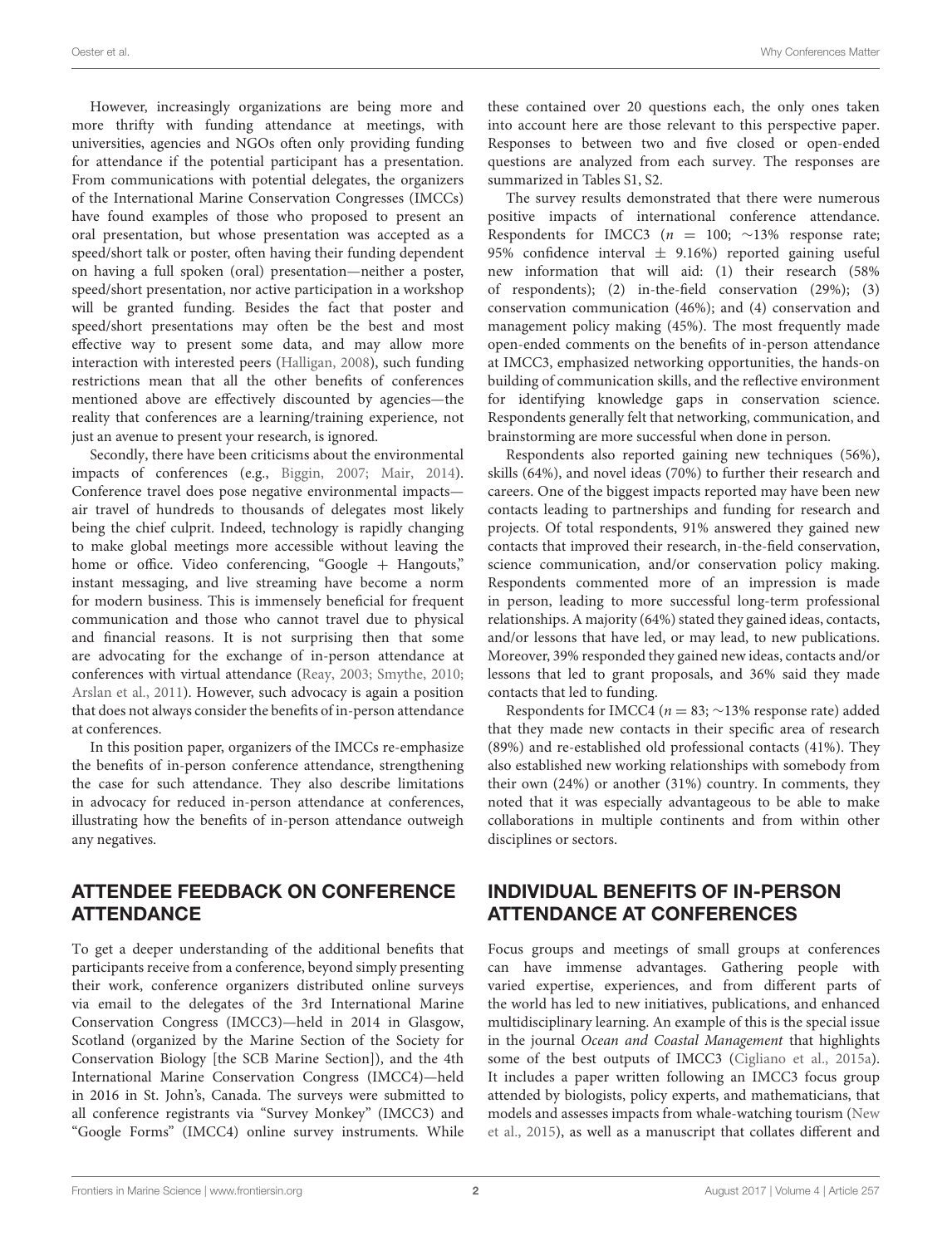diverse ideas on how to fill historical gaps in marine conservation datasets, where the ideas were contributed by scientists from Australia, the USA, and UK during an open discussion at the same conference [\(Thurstan et al., 2015\)](#page-5-9). A paper in the more recent IMCC4 proceedings, is an output of several focus groups at that conference oriented toward supporting a new global initiative for increased diversity in marine conservation networks [\(Smith et al., 2017\)](#page-5-10).

Political movements have also been started from in-person sessions at conferences, including cross-country agreements and legislation [\(Aswani et al., 2015\)](#page-5-11), as have policy initiatives; efforts by members of the SCB Marine Section to save the most endangered marine mammal, the vaquita, started prior to the IMCC3. But, the international conference catapulted efforts after in-person talks and agreements. Now a formal movement, Save the Vaquita is effecting real-world change and having noteworthy sway on conservation efforts, including governmental support in Mexico [\(http://conbio.org/groups/sections/marine/save-the](http://conbio.org/groups/sections/marine/save-the-vaquita/)[vaquita/\)](http://conbio.org/groups/sections/marine/save-the-vaquita/).

Put simply, virtual conferences cannot accomplish what inperson conferences can. Communication studies and research on deliberative methods have demonstrated learning and collaboration are better facilitated during two-way exchanges [\(Rowe and Frewer, 2000;](#page-5-12) [Abelson et al., 2003\)](#page-5-13). Although a speech or presentation can be posted online and viewed by an unlimited number of the people, video and written posts only facilitate oneway communication. For two-way or multi-way communication to occur, online meetings need to happen, allowing attendees to interact and ask questions. However, web conferencing can only accommodate a limited number of people—tens or hundreds of attendees cannot communicate together. Additionally, virtual meetings of any kind cannot ensure attendance.

Furthermore, international virtual meetings hoping to achieve multi-way communication depend on attendees in different time zones gathering online. A single time cannot oblige every time zone, and organizers are sure to lose those who live in regions where the online meeting occurs at night or other inconvenient times. Gathering everyone in the same place ensures attendees are operating in the same time zone. Even with jet lag, this is more effective. Face-to-face meetings similarly eliminate the many distractions that can be experienced by attendees at work or home resulting in decreased focus or a lack of attendance all together.

Online meetings also tend to operate in a vacuum, attracting attendees who are already interested or working in the same field or on a similar project. Physically gathering people together encourages people to attend talks and other sessions that may seem to be outside an individual's field or interests. One paper in the IMCC3 proceedings, for instance, is an output of a symposiums and focus groups at the conference orientated toward the creation of multidisciplinary toolkits to guide citizen science [\(Cigliano et al., 2015b\)](#page-5-14). The toolkits are meaningful outputs that foster the opening of more citizen science projects in more disciplines and regions. It is authored by IMCC3 attendees from the diverse fields of biology, social science, and education studies. Multidisciplinary and cross-sectoral attendance at talks allows for the exchange of ideas and techniques across fields. A theory or research technique common in one field may not have been adapted to another field, but could be beneficial. Conferences provide the means for exchange across disciplines and sectors.

Concerning people from underrepresented areas, grants to sponsor travel from developing countries are increasing [\(http://](http://conbio.org/mini-sites/imcc-2016/registration-participation/diversity-travel-grants/) [conbio.org/mini-sites/imcc-2016/registration-participation/](http://conbio.org/mini-sites/imcc-2016/registration-participation/diversity-travel-grants/) [diversity-travel-grants/\)](http://conbio.org/mini-sites/imcc-2016/registration-participation/diversity-travel-grants/). For those attendees, speaking about their home country and distinctive issues in person is an important experience. Although funding may be available for computers in developing countries, many areas still lack infrastructure for internet access or even reliable electricity. And even if there is internet access, the necessary bandwidth for virtual conferences might not be available (as we have experienced during quite a few board meetings). Although it seems, at first thought, virtual meetings may be better suited for people representing developing regions, researchers who live or work in these areas understand the difficulty of accessing online resources. Attending a conference can provide key knowledge, skills, and contacts that would not otherwise be achieved.

Frequently, much of the networking at conferences occurs in hallways or during social events. You cannot enjoy a virtual drink! Online conferences cannot facilitate this type of communication. Entire research projects have been started from casual interactions at regional and international conferences. Getting to know potential colleagues occurs more naturally in person. Social interactions have been vital for many researchers, especially students. Remote meetings are generally designed for efficiently meeting a goal or solving issues, strictly following agendas. This does not allow for important social connections [\(Harrison, 2010\)](#page-5-15). Genuine impressions are made in person, not over the phone or via an internet connection.

Networking is a considerable benefit of traditional conferences. Survey respondents and past conference delegates have described the importance of face-to-face networking at conferences to gaining funding, career opportunities, research opportunities, and new partnerships and collaborations. Memorability and perceived authenticity can increase when meeting someone face-to-face over communication that only occurs online. Conferences can help deepen professional relationships and connections.

Interactive workshops are another benefit of conference attendance. Many science conferences offer workshops that are essentially mini-classes where delegates learn new skills and how to use new technology [\(Harrison, 2010\)](#page-5-15). Attendees may not have time and resources to take lengthy courses, and online courses may not be available or effective for all types of learners. Workshops taken in conjunction with conference attendance allow delegates to learn new statistics programs, mapping programs, remote sensing skills, modeling software, and communications tools, to name a few. Interactive workshops can substantially advance research, projects, and careers. Some workshops even teach skills that can be used to have direct impact, such as marine mammal rescue courses.

Many times, techniques and projects that did not work out as planned are not published in scientific literature. Due to the limited space in journals and the suspected potential effect on the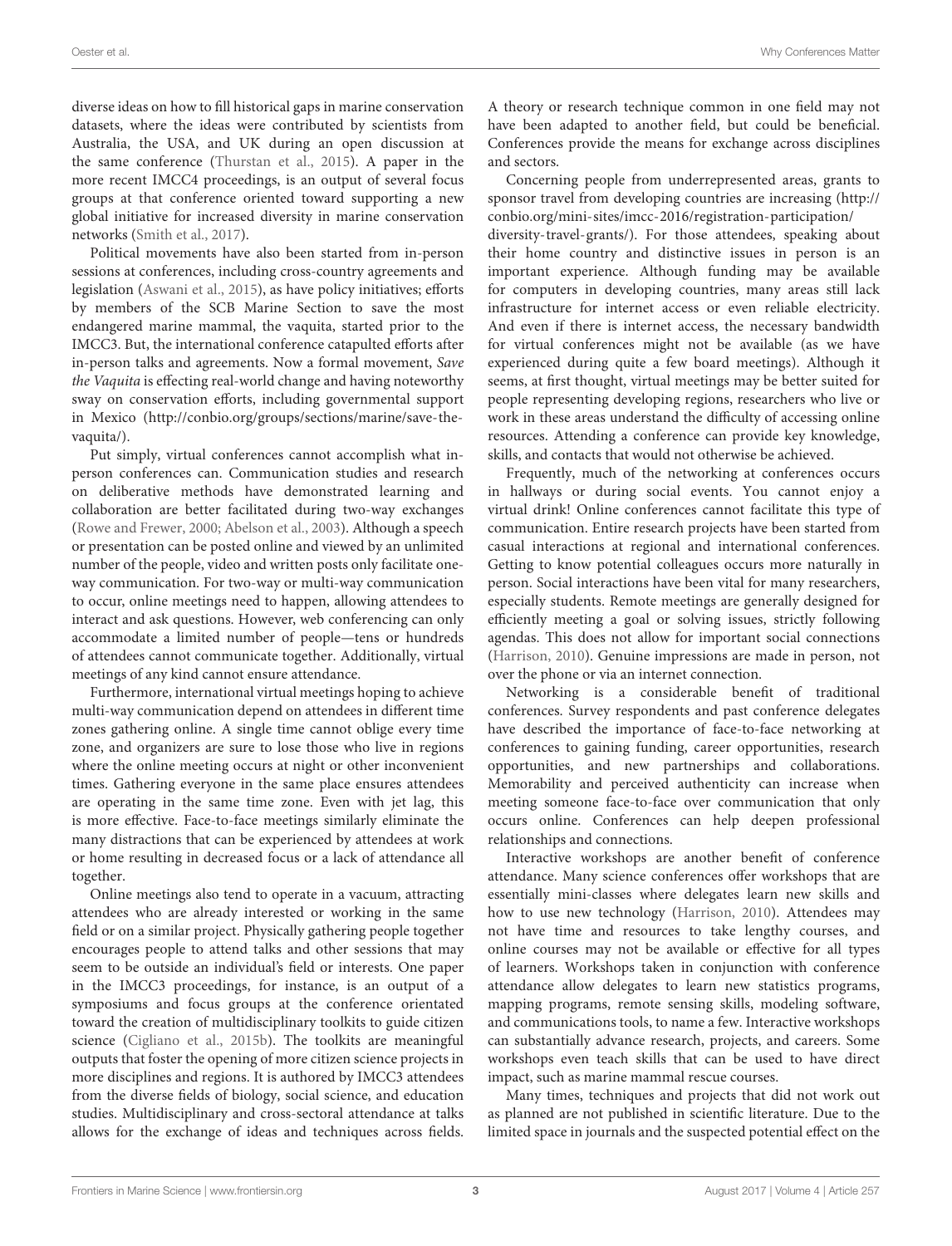researcher's reputation by publicizing work deemed as "failures," malfunctions in research design are not widely publicized. Speaking to other researchers personally at conferences is where these conversations of failed attempts occur. Learning what has not worked for other researchers can help scientists save precious resources, including time and money. These conversations can also help researchers redesign unsuccessful projects. Learning from the personal mistakes and missteps of others is an incredible resource, individually and collectively.

Moreover, conference presentations are considered necessary for a career in the sciences. A traditional means of presenting hypotheses, research results, and newly developed theories, universities require or reward students and professors who present in-person at scientific conferences. Presenting at an exclusively online meeting does not carry the same weight or prestige. In many cases, conference presentations are necessary to keep university positions or advance academic careers.

## GROUP AND INSTITUTIONAL BENEFITS OF IN-PERSON ATTENDANCE AT **CONFERENCES**

In addition to individual benefits, non-governmental organizations (NGO) can also garner much-needed support by presenting and attending conferences. Online, non-profit charities and NGOs compete against a vast array of other organizations. It can be difficult to gather supporters through the daily background noise of online information. Conferences are an unequivocal means to meet people crucial to furthering organizations. In-person representation makes a greater impression on potential supporters, similar to the effects for individual attendees previously discussed. Increased support from conference attendees leads to increased online chatter, which can have exponential results. More support means more funding and increased real-world impacts made by NGOs.

Conferences also allow for exchanges across universities. Multi-university collaborations can be difficult, but conferences provide the interface for this to transpire. Combining resources and experiences can not only further specific research efforts, but also science in general. Examples of such fruitful collaborations from IMCCs include [Parsons et al. \(2014\)](#page-5-16), [Cigliano et al.](#page-5-14) [\(2015b\)](#page-5-14), [Hind et al. \(2015\)](#page-5-17), and [Cigliano et al. \(2016\)](#page-5-18). Emails are not always effective for starting collaborations, and researching potential universities for partnerships takes time. Being in the same place as representatives from other universities accelerates the process and leads to real results. New research stations and enterprises have been established by multiple universities pooling resources as a result of meeting at conferences.

For certain conferences, registration fees help to financially support other initiatives of non-profits. Conferences can be a fundraiser for projects and grants that provide direct backing for environmental issues and endeavors. For example, funds collected at IMCCs help support marine conservation communication initiatives and policy projects of the SCB Marine Section, such as the Save the Vaquita campaign. Funds may also support other branches of an organization. For example, some registration fees received at a large international conference may be used to support research projects in underrepresented regions, as is done with some of the fees collected at IMCCs by the SCB Marine Section. These regions may be comprised of developing countries with limited resources but ample biodiversity. The SCB Marine Section Conservation Research Small Grants program, for example, is made possible through registration fees collected at IMCCs.

## OVERCOMING THE LIMITATIONS OF IN-PERSON ATTENDANCE AT **CONFERENCES**

Many science conferences, especially those concerning environmental issues, are increasingly taking steps to monitor [\(Hischier and Hilty, 2002\)](#page-5-19) and counterbalance the environmental impacts of conference travel [\(Parsons, 2015\)](#page-5-0). Moreover, agencies (such as the US Environmental Protection Agency [http://www.](http://www.epa.gov/p2/green-meetings) [epa.gov/p2/green-meetings\)](http://www.epa.gov/p2/green-meetings) and industry (e.g., [Doubledutch,](#page-5-20) [2014\)](#page-5-20) even have websites offering advice for those wanting to reduce the impacts of their meetings. IMCCs, for instance, follow the Sustainable Event Policy of the SCB [\(https://conbio.org/](https://conbio.org/conferences/about-scb-meetings/scb-sustainable-event-policy) [conferences/about-scb-meetings/scb-sustainable-event-policy\)](https://conbio.org/conferences/about-scb-meetings/scb-sustainable-event-policy).

Additionally, conferences are now frequently offering or mandating the collection of required or optional carbon offset fees to help ameliorate the negative environmental effects of conference travel. Delegates to IMCC4 paid a compulsory offset fee as part of a policy adopted by the meeting organizers to bring the conference into alignment with the Paris Agreement [\(http://conbio.org/mini-sites/imcc-2016/](http://conbio.org/mini-sites/imcc-2016/about/carbon-offsetting/) [about/carbon-offsetting/\)](http://conbio.org/mini-sites/imcc-2016/about/carbon-offsetting/). Carbon offset fees fund environmental projects, such as native tree planting and wildlife conservation.

Although technology has advanced to levels once thought of as unattainable, these tools should supplement conferences, not replace face-to-face interactions. [Fraser et al. \(2017\)](#page-5-21) rightly conclude that global virtual conferencing is possible for fields like conservation biology. These have been investigated by IMCC delegates in discussion sessions at OceansOnline, an affiliate conference of IMCC4, with a result of organizers subsequently looking to offer telepresence as an option for the forthcoming 5th International Marine Conservation Congress [\(Thaler, 2017\)](#page-5-22). Yet, [Fraser et al. \(2017\)](#page-5-21), while additionally noting the virtual approach's susceptibility to technical difficulties, are also among the scientists that cannot get past the social limitations virtual conferences impose. Psychology, management, and communications studies have shown that information exchange, collaboration, and networking multiply during face-to-face meetings [\(Duffy and McEuen, 2010\)](#page-5-23). Effective collaborations require understanding the nuances of collaborators—nuances that cannot be perceived virtually. Physically gathering people with different backgrounds and expertise may be difficult on a regular basis, but large conferences allow for this to happen.

Suggestions that a number of regional meetings could replace global meetings, providing the same face-to-face benefits while reducing travel-associated carbon emissions [\(Smythe, 2010\)](#page-5-5), may well be appropriate in some cases. However, history has shown that regional conferences provide a different face-to-face knowledge sharing experience to global meetings, capture few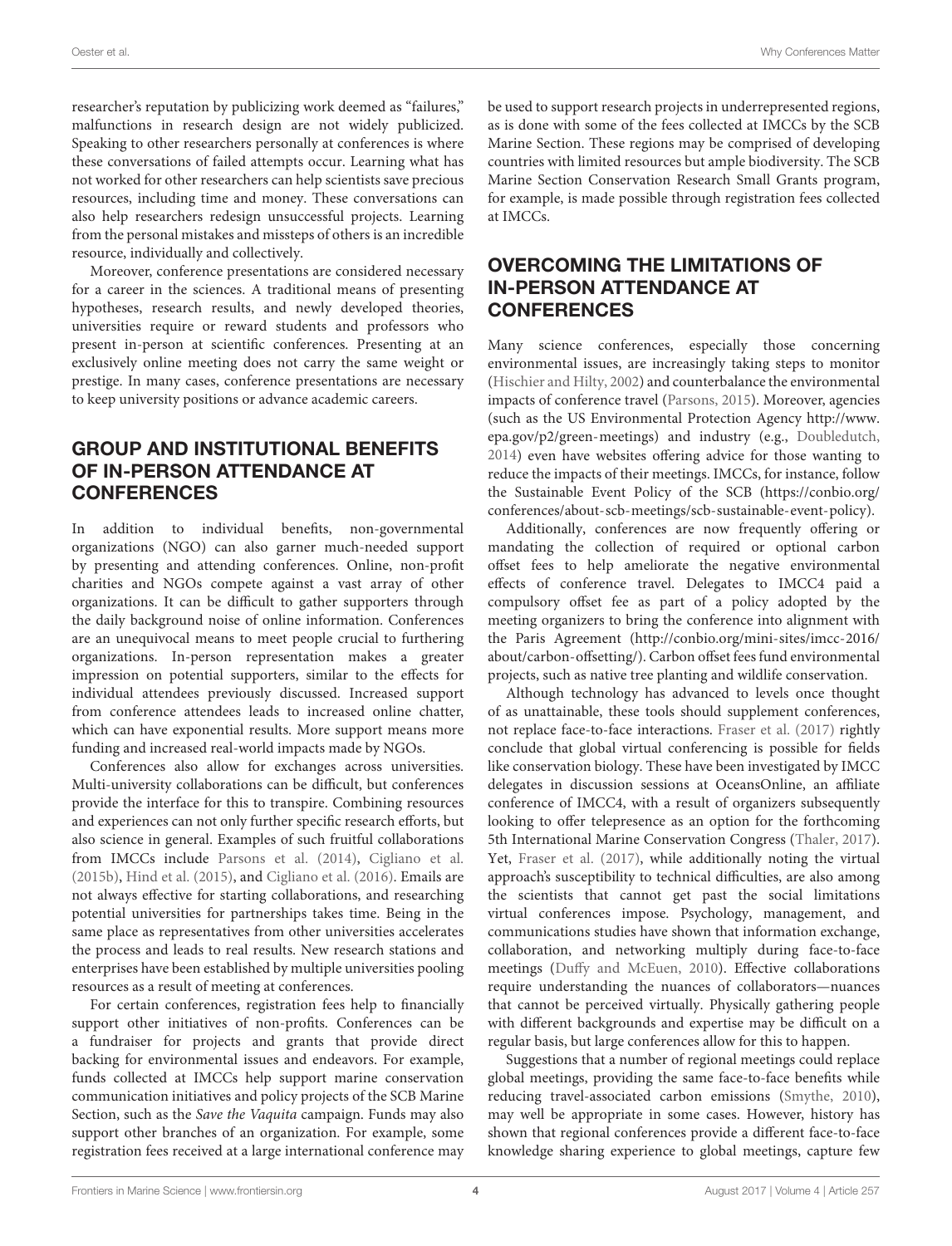non-regional issues, and lack the scope to address global problems like those typical of marine conservation (Craggs and Mahony, [2014\)](#page-5-24). For large-scale environmental efforts to be successful, multidisciplinary endeavors and collaborations across regions are crucial.

Recent thinking associated with delegate carbon footprints is, anyway, beginning to ask whether groups like scientists are becoming a bit over-pious with refusals to travel. Calls, have instead been made for individuals and groups to perform a "net-benefit test" when making travel decisions [\(Favaro, 2017\)](#page-5-25). In the case of attending an IMCC, this would mean them asking, "Is there a reasonable chance that by attending this conference I will be able to produce, directly or indirectly, a net benefit for conservation?" (Dr. Brett Favaro, personal communication). If their non-attendance is impeding careeradvancing opportunities and important knowledge sharing, they may be slowing the development and advance of the marine conservation discipline to the detriment of ocean health. Accepted norms for scientists should allow the most effective pursuit of goals, such as those for marine conservation. IMCC organizers have already implemented the net-benefit approach by reforming their organizing approach to reduce carbon emissions, running in-situ applied workshops to improve conservation practitioners' skills, integrating outreach activities in the conference host city (e.g., beach cleanups, marine education activities) as part of the official conference program, and through advancing conservation initiatives as part of scientific sessions. Although conference travel can have negative environmental impacts, the environmental benefits achieved by increased conference participation surely outweigh the travel factor.

Moreover, conference organizers can take steps to reduce their environmental impacts by picking a venue that uses sustainable practices [\(Draper et al., 2011;](#page-5-26) [Parsons, 2015\)](#page-5-0). Other ways in which the impacts of delegate travel can be offset or minimized include [\(Parsons, 2015\)](#page-5-0):

- Trying to reuse, reduce, and recycle as much as possible—give delegates travel mugs and distribute water stations and recycling bins throughout the venue.
- Ensuring that food and drink are from as sustainable a source as possible (vegan and local options are best, but if not possible, then vegetarian and local options should be used).
- Having the program online (available to download as a.pdf or an online app). Have delegates order hard copies of programs in advance, to minimize printing costs and paper wastage.
- As noted above, having a carbon offset charge for the entire conference included as part of the conference budget ("opt in" carbon offset structures have a low rate of enrollment, i.e.,  $<10\%$ ).
- Conference organizers and delegates uniformly applying the net-benefit test described in this section.

Finally, when hosting a conservation/environmental conference, organizers can make the most of having a large congregation of international conservation/environmental experts—recruit volunteers from attendees to participate in beach clean-ups, tree plantings, and similar activities; host advisory meetings and capacity building/training workshops with local grassroots environmental groups; do educational visits to local schools, hospitals, and colleges [\(Parsons, 2015\)](#page-5-0). The educational and practical, real world benefits provided by a conference delegate might have a major and long lasting benefit to the local host community and their environment.

## SUMMARY

Conferences are so much more than simply listening to talks. In light of recent evidence that conference attendances are dropping [\(Stevens et al., 2016\)](#page-5-27), their benefits must be re-emphasized in order to help prevent the inevitable decline that would then come in areas such as knowledge sharing, career development, and research collaboration. We have added a starter list of suggestions for maximizing the benefit from conferences, in order that an even more compelling case can be made for in-person attendance (see Table S3). Agencies, NGOs, and universities clearly benefit by sending people to conferences, even if attendees do not have an oral presentation. A conference is not just an avenue for a scientist to present their research to the wider community, but it can be an important venue for brainstorming, networking and making vital connections that can lead to new initiatives, papers, and funding, in a way that virtual, online meetings cannot. This is why conferences matter.

# ETHICS STATEMENT

The research qualified for exemption for an IRB process as it fully met exemption criteria under Category 2 of the U.S. Code of Federal Regulation Title 45 Public Welfare Part 46 Protection of Human Subjects 46.101b. Qualification for this exemption was achieved as the survey procedures ensured (i) information was obtained and recorded in such a manner that human subjects could not be identified, directly or through identifiers linked to the subjects; and (ii) because any disclosure of the human subjects' responses outside the research could not reasonably place the subjects at risk of criminal or civil liability or be damaging to the subjects' financial standing, employability, or reputation. At point-of-taking, survey respondents were informed of the purpose of the IMCC feedback surveys and given the assurance that their answers were confidential. Precise personal identifiers (e.g., exact ages) were not sought. Written consent could not be obtained as the research instrument was an online survey. Consent was, therefore, obtained by virtue of survey completion.

# AUTHOR CONTRIBUTIONS

All authors listed have made a substantial, direct and intellectual contribution to the work, and approved it for publication.

## SUPPLEMENTARY MATERIAL

The Supplementary Material for this article can be found [online at: http://journal.frontiersin.org/article/10.3389/fmars.](http://journal.frontiersin.org/article/10.3389/fmars.2017.00257/full#supplementary-material) 2017.00257/full#supplementary-material